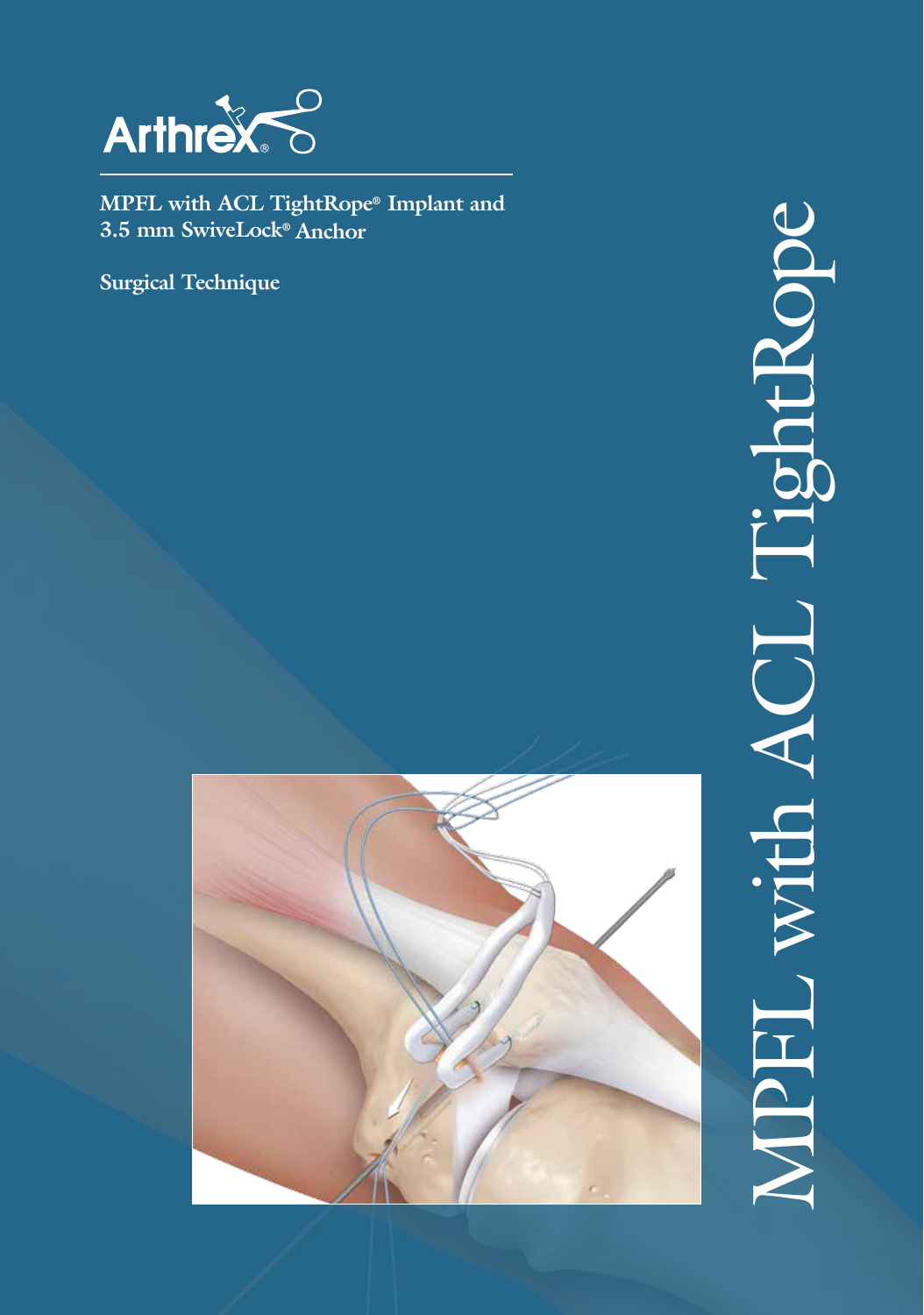**L** he medial patellofemoral complex, consisting of the medial patellofemoral ligament (MPFL) and the medial patellotibial ligament, is the main passive stabilizer of the patellofemoral joint. Since it has been shown that rupture of the MPFL is the main pathological consequence of patellar dislocation<sup>2</sup> and biomechanical studies have demonstrated that the MPFL is the main passive restraint against patellofemoral instability (PFI) and lateral patellar displacement, reconstruction of the MPFL has become a widely accepted technique for restoration of patellofemoral stability. Therefore, numerous techniques for reconstruction of the medial patellofemoral complex have been described with promising clinical results<sup>3</sup>. However, since it is known that a nonanatomic reconstruction of the MPFL can lead to nonphysiologic patellofemoral loads and kinematics<sup>1</sup>, the goal of surgical intervention must be an anatomic reconstruction. There have been multiple studies to evaluate the femoral insertion of the MPFL. Based on these anatomic<sup>1</sup>, biomechanical<sup>6</sup> and radiologic<sup>5</sup> findings, it is now possible to avoid the complications of increased patellofemoral pressure that is associated with nonanatomic (too anterior/proximal<sup>1</sup>) fixation of the graft.

The Anatomic Double Bundle MPFL Reconstruction technique replicates the native shape of the MPFL and provides outstanding flexion and extension. The Double Bundle technique also effectively limits rotation throughout the ROM, minimizing postoperative instability. The technique, if accomplished directly and anatomically, may also provide for more aggressive rehabilitation protocols and earlier return to activity<sup>4</sup>.

As mentioned above, an important determinant of a successful outcome of MPFL reconstruction is the proper position of the femoral fixation of the graft, and our technique incorporates the use of a femoral template to ensure proper placement of the graft in the femur. This position provides a static fixation point that equalizes the tension across the graft in flexion and extension, thus minimizing the stresses across the patellofemoral joint.

#### **PATHOMORPHOLOGY OF PFI OVERVIEW**

The pathomorphology of PFI is dependent on different static and passive factors, such as alignment of the lower limb, dysplasia of the trochlea, and functionality of the MPFL. The patella is primarily stabilized by the medial patellofemoral complex from full extension to approximately 20° of flexion, and has no bony guidance, thus forcing the MPFL complex to bear the load of restraint against the lateralizing vector of the quadriceps muscle.

At about 20° of flexion the patella should engage into the trochlear groove, where the lateral trochlear facet is providing the static stabilization against patellar lateralization. The trochlea provides stability up to 60- 70° of flexion, where the patella begins engaging into the notch. In cases of trochlear dysplasia, the patella cannot be guided properly and dislocation of the patella can occur more easily.

Very seldom, there are cases where the patella does not engage the notch in greater than 70° of flexion, and instability occurs. This can occur in cases of a valgus deformity or internal rotation of the distal femur, where the trochlear groove and the notch are positioned medially and the patella cannot engage. Chronic patellar dislocation is often seen in these cases with the patella tracking on the lateral condyle during the entire range of motion. In these cases, a realignment procedure should be considered.

#### **INDICATION FOR MPFL RECONSTRUCTION**

Since most cases of patellar instability occur in extension or slight flexion, with a slight underlying trochlear dysplasia, the majority can be treated with a reconstruction of the MPFL. The MPFL is ruptured in almost all cases after an acute patellar dislocation and is additionally weakened in cases of congenital trochlear dysplasia, since the patella tracks improperly from early childhood. The additional stresses and tension on the medial soft tissue complex from this maltracking can lead to an underdeveloped or insufficient MPFL and subsequent instability. Also, in cases with a PFI in deeper flexion, reconstruction of the MPFL should be considered as a concomitant procedure to provide stability in extension.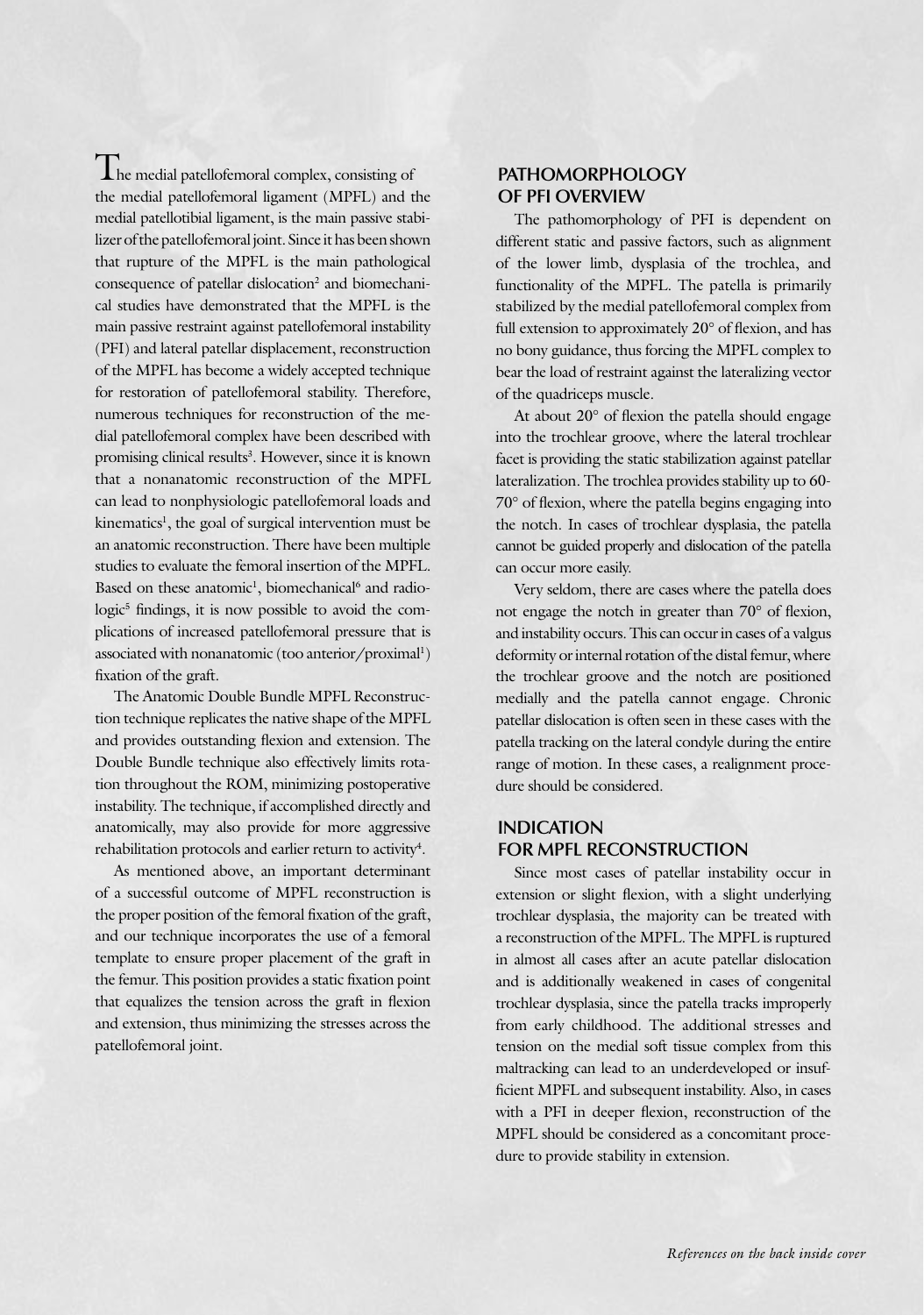# **GRAFT SELECTION**



A gracilis autograft is used, as the size and strength has been shown to be sufficient for MPFL reconstruction (approximately 4 mm in diameter)7 . Minimum graft length is 18 cm, whipstitched 10 mm at each end with a 2-0 FiberWire® suture. The graft should be tapered at each end to facilitate insertion of the graft into the patella.

## **PREPARATION OF THE PATELLA**





Palpate the medial patellar border and make a 2 cm skin incision from the superomedial corner, extending to the center of the medial edge of the patella. Dissect down and expose the medial edge of the patella. Under fluoroscopic guidance, at a point 3 mm distal to the proximomedial corner of the patella, drill a 1.1 mm drill tip Guide Pin in a transverse fashion across the patella to a minimum depth of 20 mm. Place a second 1.1 mm Guide Pin 15-20 mm distal and parallel to the first one. Overdrill the two Guide Pins with a 3.5 mm cannulated reamer to a depth of 18 mm. *Note: Remove both Guide Pins after overreaming is complete.*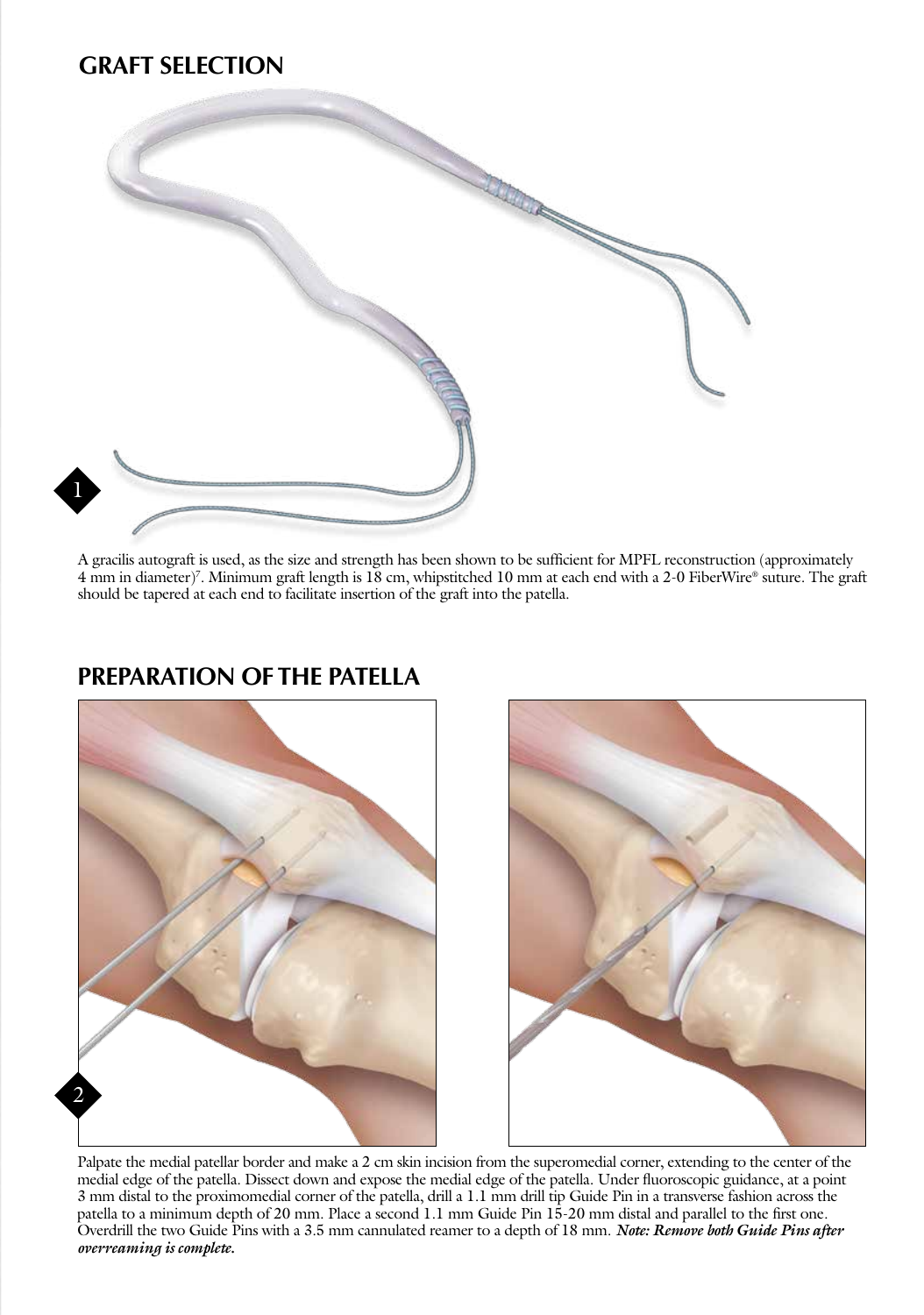# **GRAFT FIXATION TO THE PATELLA**



Pass the tails of one graft end through the eyelet of the first 3.5 mm BioComposite™ anchor and push the graft/anchor into the proximal drill hole until the eyelet is fully seated. Maintain tension on the suture limbs and screw the BioComposite anchor into the patella. After removal of the driver, the suture should be removed or tied to the graft sutures to reinforce the fixation. *Before inserting the second SwiveLock® anchor, loop the TightRope® implant (AR-1588T) over the graft*. Then, repeat the SwiveLock insertion procedure with the second graft end.

## **PREPARATION OF FEMORAL INSERTION**



MPFL template can help establish the position of the Guide Pin. The insertion point is approximately (a)  $\hat{1}$  mm anterior to the posterior cortex extension line, (b) 2.5 mm distal to the posterior articular border of the medial femoral condyle, and (c) proximal to the level of the posterior point of Blumensaat's line. The template is placed on the area of the medial epicondyle on the distal femur and, under fluoroscopic guidance, a 4 mm spade tipped Drill Pin (AR-1595TC) is drilled across the femur and out through the lateral epicondyle. *Note the intraosseous length and mark that distance on the TightRope implant.* The Pin should be aimed slightly proximal and anterior to avoid the intercondylar notch.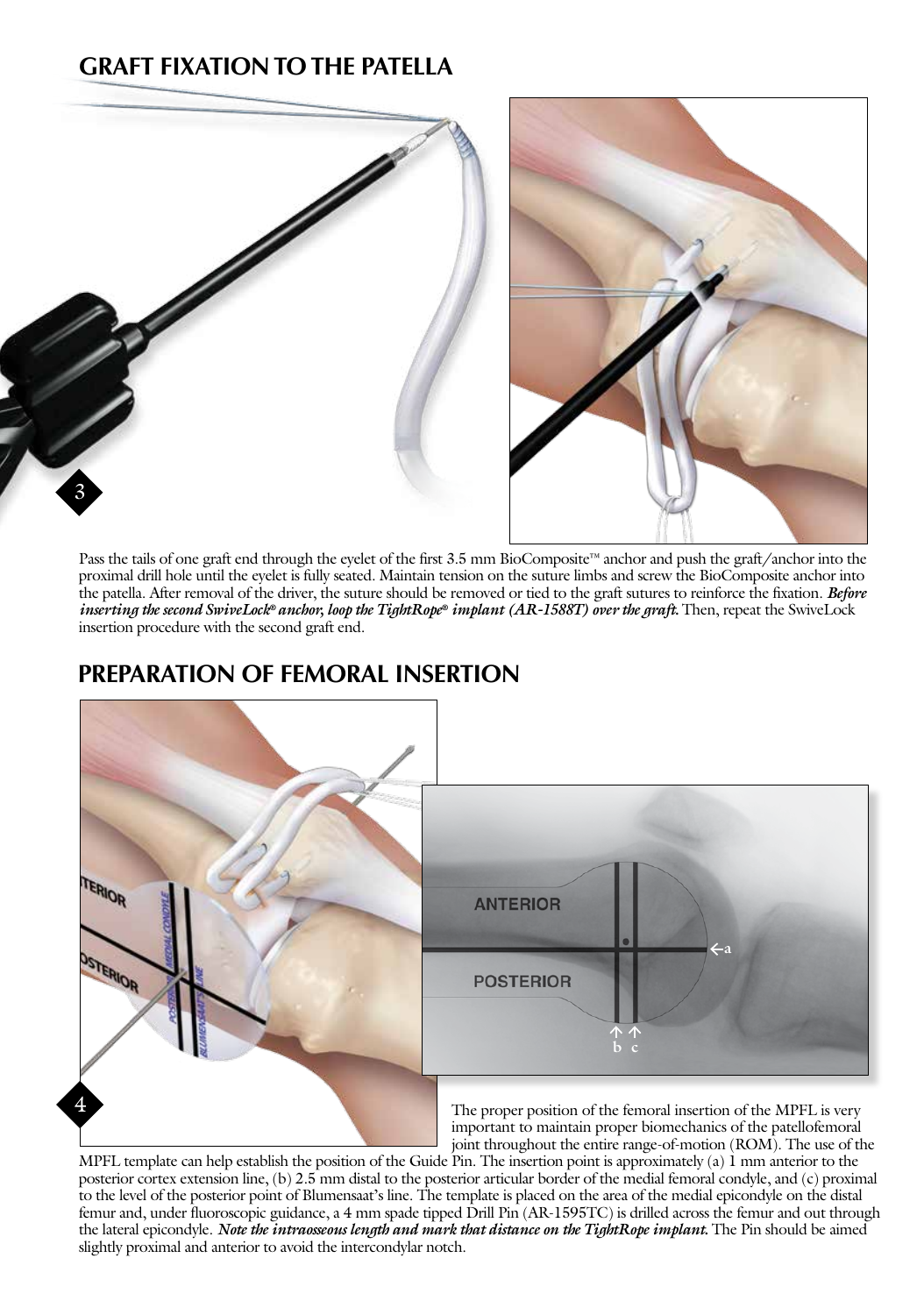## **PREPARATION OF THE MEDIAL PATELLOFEMORAL LAYER**





Drill to the far cortex. Maintain the 4 mm spade tipped pin in the femur, as it will be used to pass the TightRope® sutures and graft into the femur. Identify the space between the vastus medialis and the capsule, and bluntly dissect towards the femoral insertion area with a scissor, leaving the capsule intact. A right angle clamp is inserted into the prepared layer down to the medial epicondyle and the tip of the clamp is turned towards the skin. Make a 1 cm longitudinal incision and, using the clamp, pass a looped #2 FiberWire® suture back to the patellar insertion area. *Note: Before drilling, the isometry of the MPFL may be provisionally evaluated. Pass the graft to the femoral incision. Wrap it around the pin, maintaining adequate tension on the graft and cycling the knee through the ROM. If isometry is not adequate, change the pin location before drilling with the 6 mm reamer.*



Loop the TightRope sutures through the #2 FiberWire and pass the graft from the patellar origin to the insertion point at the medial femoral epicondyle. It is very important to maintain equal tension on both graft bundles during this step to ensure proper biomechanics of the patellofemoral joint. Deliver the TightRope sutures out of the medial incision, and, with equal tension on both graft bundles, pull the graft down to the medial epicondyle.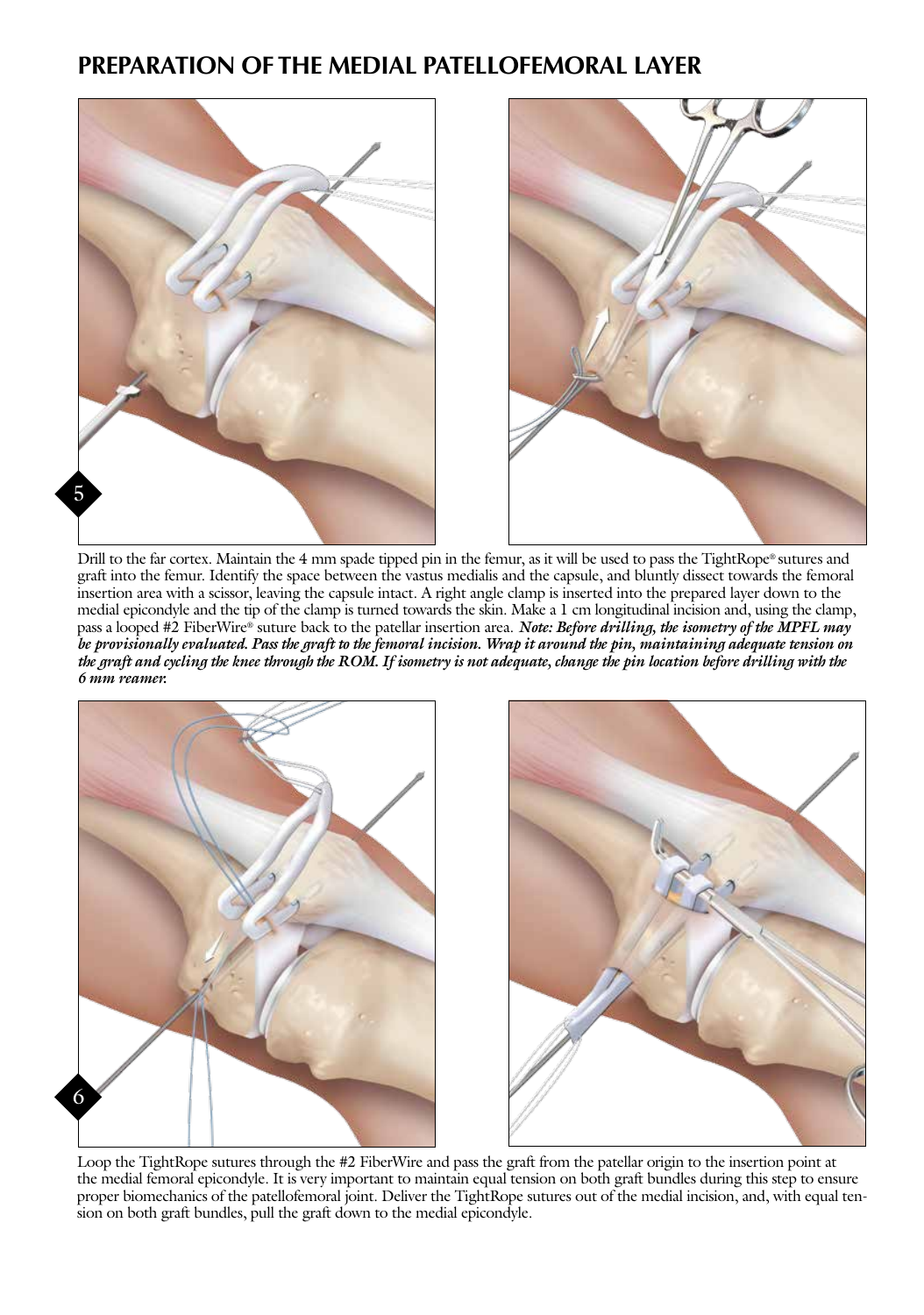## **FEMORAL GRAFT PASSAGE AND FIXATION**



Loop the TightRope® passing sutures (blue) into the eyelet of the spade pin and deliver the suture tails out of the lateral femur prior to the graft entering the femoral socket. Using a clamp as a pulley, pretension the graft and insert it into the socket with equal tension on both graft bundles as the TightRope is pulled out the lateral side. Maintain tension on graft until the TightRope Button is flipped on the cortical bone on the lateral side *(inset)*. *Note: If the button cannot flip because the sutures are too short, or excessive force must be used to flip the button, lengthen the TightRope sutures manually before passing and filling the button.* Manually fixate the lateral patellar facet flush with the lateral femoral condyle with the knee at 30° of flexion.

Final fixation can be accomplished by pulling the TightRope's tightening sutures (white) on the medial side, alternating tension on each strand 2 cm at a time.

#### *It is crucial that the tensioning sutures are not overtightened while holding the patella in the middle of the trochlear. The TightRope cannot be loosened. Overtightening of the TightRope could result in the patella being overconstrained to the medial side.*

*Note: Evaluate the tracking and tension of the patella throughout the knee ROM. If any adjustments need to be made, the TightRope can be cut out. Tensioning adjustments can be made, and a BTB TightRope (AR-1588BTB) or BioComposite™ Interference Screw (AR-1360C) can be used to fixate the graft.*

## **POSTOPERATIVE CONSIDERATIONS**

A postoperative brace locked at 0˚-90˚ of flexion should be worn for a period of 6 weeks. Weight-bearing is limited to partial weight-bearing crutch ambulation until wound healing is complete and at that point can be increased according to the pain tolerance of the patient. Full ROM is allowed after 6 weeks with light jogging or cycling. The patient can resume full activity at 12 weeks.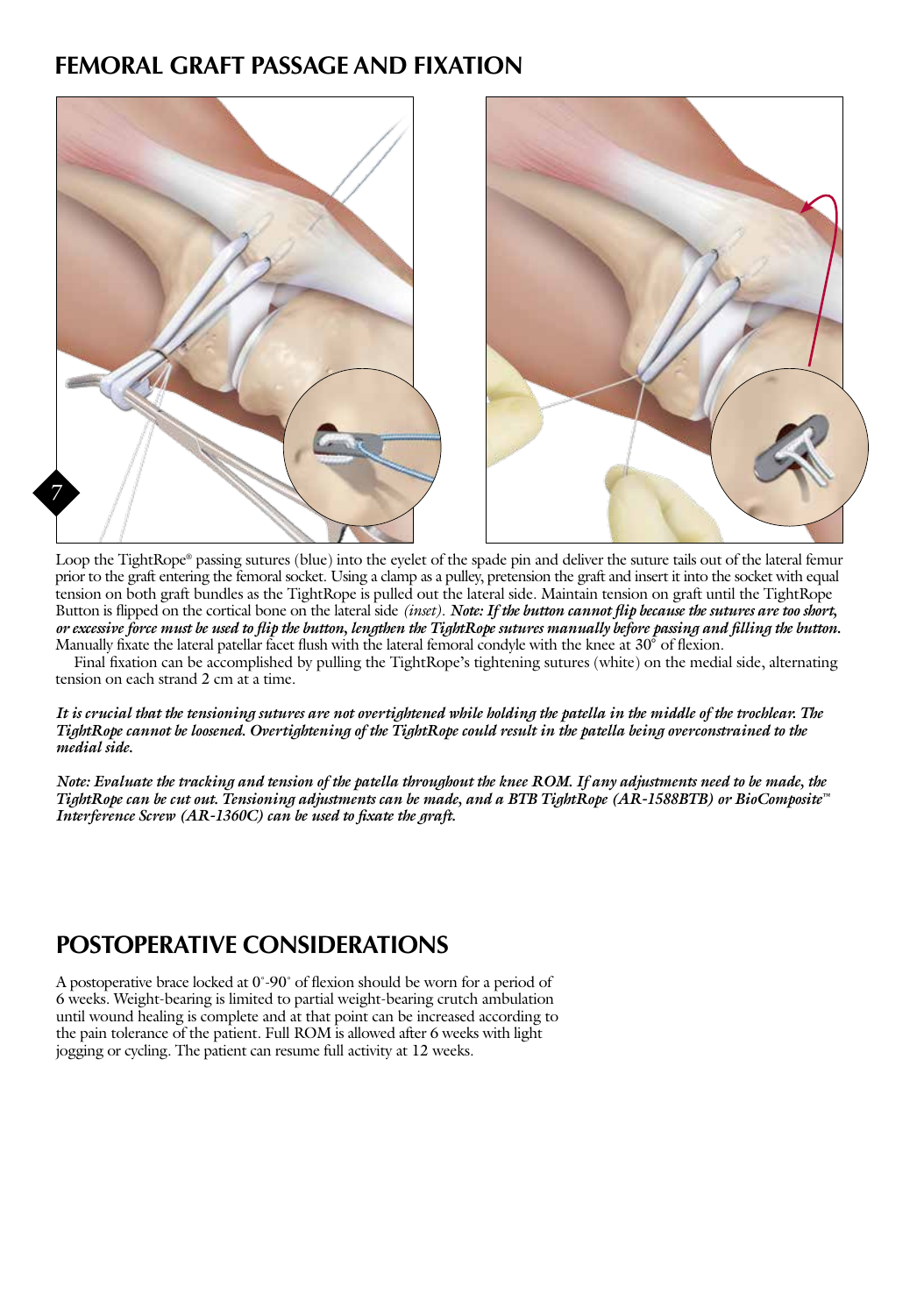#### **ORDERING INFORMATION**

#### *MPFL Convenience Pack (AR-1360CST-CP) includes:*

MPFL Template (a)

BioComposite SwiveLock, 3.5 mm, qty. 2

ACL TightRope

ACL TightRope Drill Pin, closed eyelet, spade tip, 4 mm

Guide Pin, drill tip, 1.1 mm, qty. 2

Low Profile Reamer, 6 mm

Cannulated Drill, 3.5 mm

a

AMTERIO

POSTERIOR

#### *References:*

- 1. Amis AA, Firer P, Mountney J, Senavongse W, Thomas NP, *Anatomy and Biomechanics of the Medial Patellofemoral Ligament*, Knee 10: 215-220, 2003.
- 2. Desio SM, Burks RT, Bachus KN, *Soft Tissue Restraints to Lateral Patellar Translation in the Human Knee*, Am J Sports Med 26: 59-65, 1998.
- 3. Nomura E, Inoue M, *Surgical Technique and Rationale for Medial Patellofemoral Ligament Reconstruction for Recurrent Patellar Dislocation,* Arthroscopy 19, issue 5: 47e, 2003.
- 4. Schottle PB, Hensler D, Imhoff AB, *Anatomical Double-Bundle MPFL Reconstruction with an Aperture Fixation*, Knee Surg Sports Traumatol Arthroscopy (epub ahead of print), 2009.
- 5. Schottle PB, Schmeling A, Rosenstiel N, Weiler A, *Radiographic Landmarks For Femoral Tunnel Placement In Medial Patellofemoral Ligament Reconstruction*, Am J Sports Med 35: 801-804, 2007. 6. Steensen RN, Dopirak RM, McDonald WG, III, *The Anatomy and Isometry of the Medial Patellofemoral*
- *Ligament: Implications for Reconstruction,* Am J Sports Med 32: 1509-1513, 2004. 7. Philip Schöttle, Arno Schmeling, Jose Romero, Andreas Weiler, *Anatomical reconstruction of the medial*
- *patellofemoral ligament using a free gracilis autograft*, Arch Orthop Trauma Surg (2009) 129:305-309.

*Spade Tip*